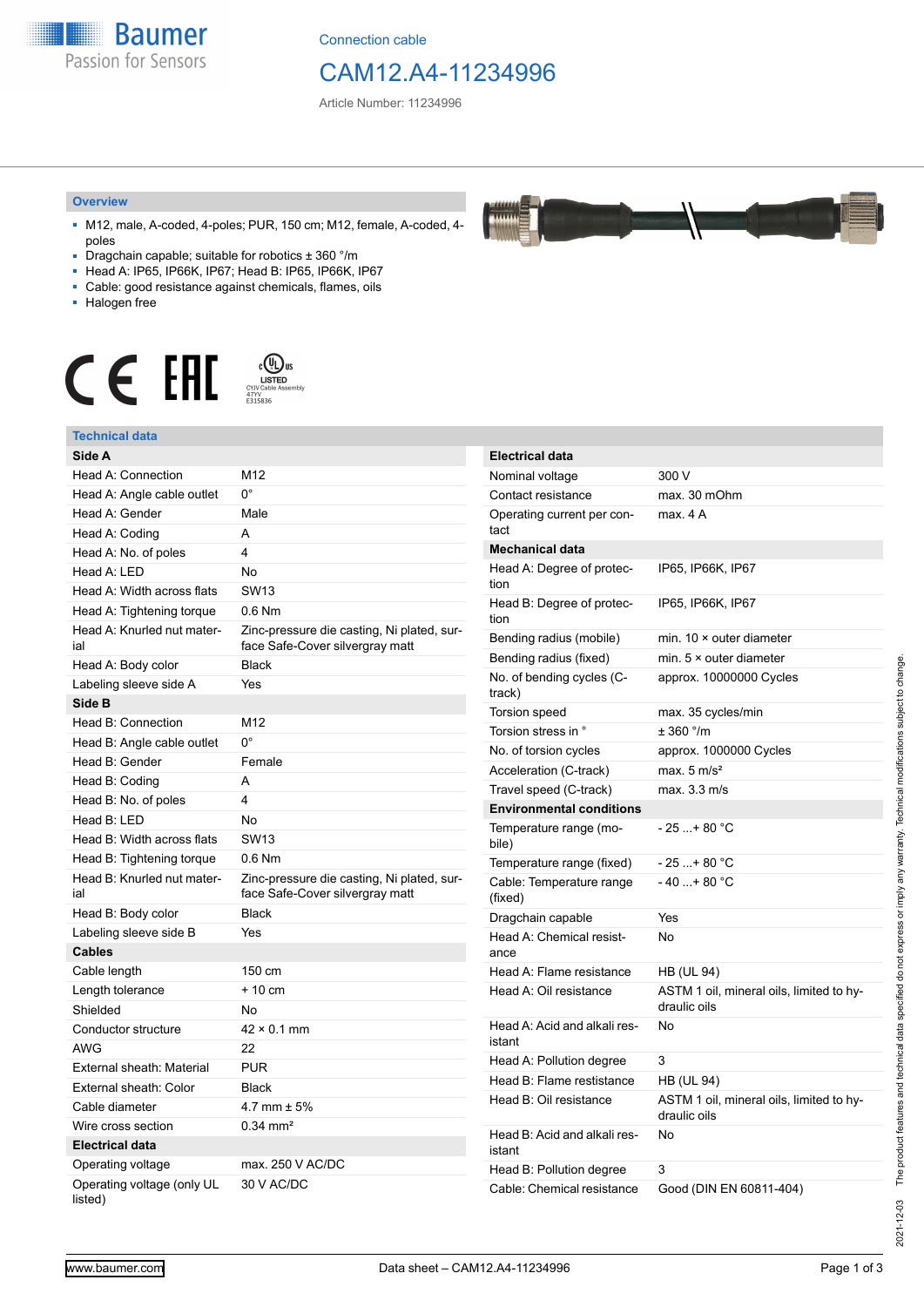

Connection cable

## CAM12.A4-11234996

Article Number: 11234996

#### **Technical data**

**Side A**

#### **Environmental conditions**

**Technical drawing**

Cable: Flame resistance Conform UL 1581 §1090 (H); CSA FT2; IEC 60332-2-2 Cable: Oil resistance Good (DIN EN 60811-404)

#### **Environmental conditions**

Cable: Silicone-free Yes

### **Side B**

**Coding**

#### **Technical drawing**





#### **Coding**